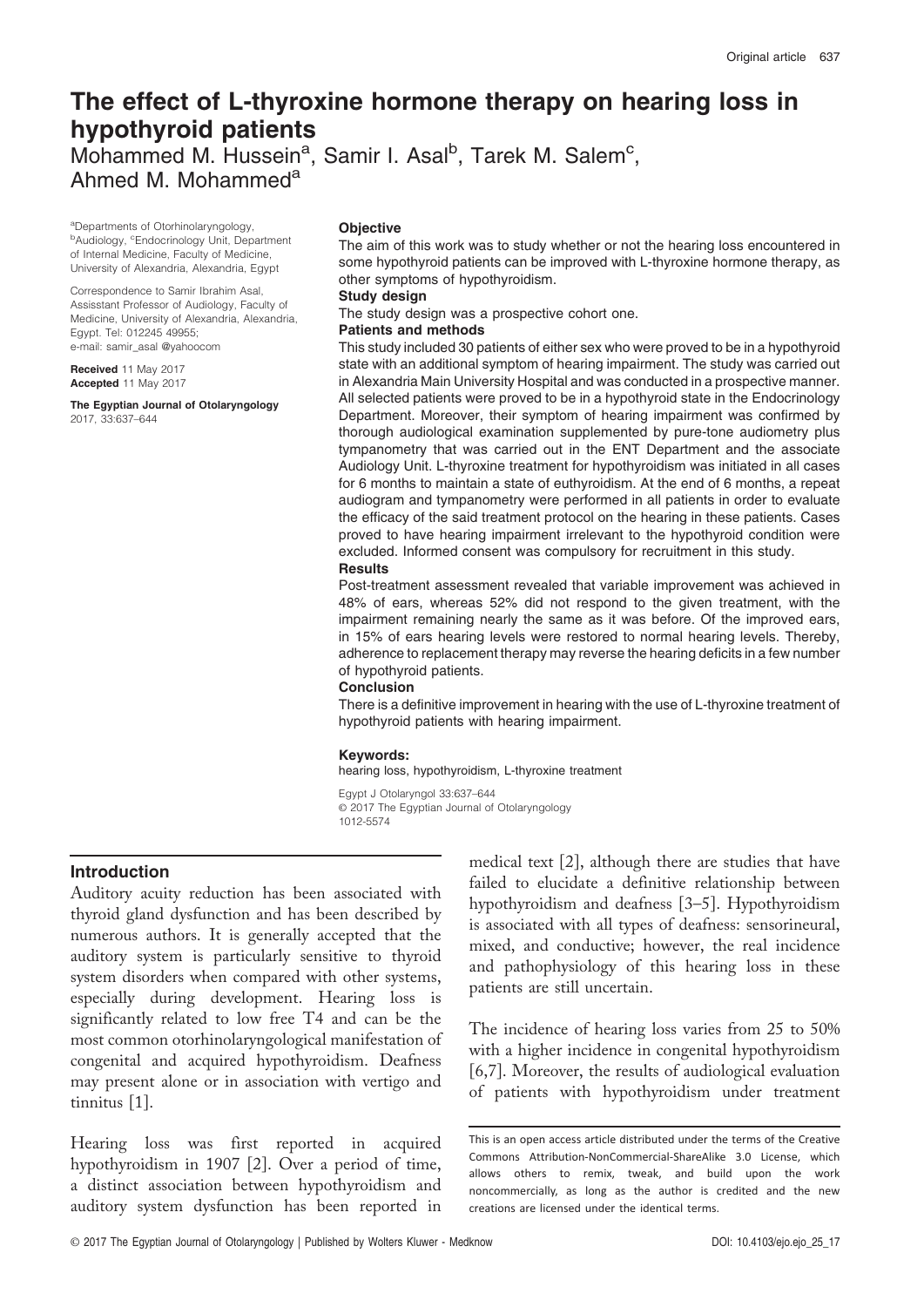with L-thyroxine are conflicting. There are studies that have highlighted the importance of this modality of treatment in improving hearing in hypothyroid patients [8–12], but the literature is also replete with studies that have found no correlation between the two [3–5,13,14].

Considering this, in order to broaden the studies in this line of research, a prospective study was initiated in diagnosed hypothyroid patients with hearing impairment with the aim to study whether or not the hearing loss encountered in some hypothyroid patients can be improved with L-thyroxine hormone therapy, as other symptoms of hypothyroidism.

# Patients and methods

This study included 30 patients of either sex who were proved to be in a hypothyroid state with an additional symptom of hearing impairment. The study was carried out in Alexandria Main University Hospital and was conducted in a prospective manner.

# Inclusion criteria

- (1) Having hypothyroidism for a sufficient period of time that had resulted into some clinical features of hypothyroidism and confirmed by the laboratory tests, with concomitant complaint of hearing impairment state, documented by thorough otological examination supplemented with puretone audiometry (PTA) and tympanometry confirmation.
- (2) Acceptance of the adopted daily dose of l-thyroxin tablet, the adjustment of which was based on regular monitoring of blood thyroxine level every 2 months.
- (3) Adherence to the assigned dose of L-thyroxine to achieve the condition of euthyroid state, for a period of at least 6 months (the adopted period in the present study).

# Exclusion criteria

- (1) Hypothyroid patients with hearing impairment due to other causes irrelevant to the hypothyroid condition.
- (2) Recent cases of hypothyroidism for example, of few weeks after total thyroidectomy, or thyroid ablation therapy; even the relevant patients mentioned a concomitant hearing impairment. In such cases the hypothyroid state lacks the enough time to affect organ function and can be difficult to be blamed in the causation of such hearing defect.

(3) Patients not restricted to the study protocol (e.g. the regular monitoring during the study period, nonadherence to the given therapy, and lost contact).

## Methods

The entire selected group (30 patients) was collected from the Endocrinology Department - Thyroid Clinic. Medical examination supplemented by the proper history taking and laboratory investigations was carried out, including estimation of serum thyroidstimulating hormone (TSH), total and free T4, and total and free T3 levels. Moreover, routine evaluation of sugar level, lipid profile, uric acid, and creatinine was carried out.

In the Otolaryngology Department, each patient was subjected to clinical examination including the following: the external neck, for any thyroid swelling (goiter); oropharyngeal and laryngeal examination, for any edematous soft tissues; nasal examination for mucosal edema; and otological examination, to verify the ear condition, which should be free of any other pathology except the concurrent hearing impairment. Slight drum retraction or thickening was acceptable.

In the Audiology Unit confirmation of the hearing impairment was verified with PTA and tympanometry.

The PTA determines the mean threshold levels in air conduction and bone conduction along the frequency range of 250–8000 Hz. A pure-tone average refers to the average of hearing threshold levels at a set of specified frequencies: typically 500, 1000, 2000, and 4000 Hz. This value gives a snapshot of an individual's hearing level in each ear.

PTA determined the type of hearing loss whether sensorineural hearing loss (SNHL), mixed deafness or conductive deafness. Thereafter, the hearing threshold level for each patient was calculated as the mean thresholds of 500, 1000, 2000, and 4000 Hz frequencies in air-conduction curve.

According to Clark (1981), the degree of hearing loss was classified as follows:

- (1) Minimal (15–25 dB).
- (2) Mild (26–40 dB).
- (3) Moderate (41–55 dB).
- (4) Moderately severe (56–70 dB).
- (5) Severe (71–90 dB).
- (6) Profound  $(>90 \text{ dB})$ .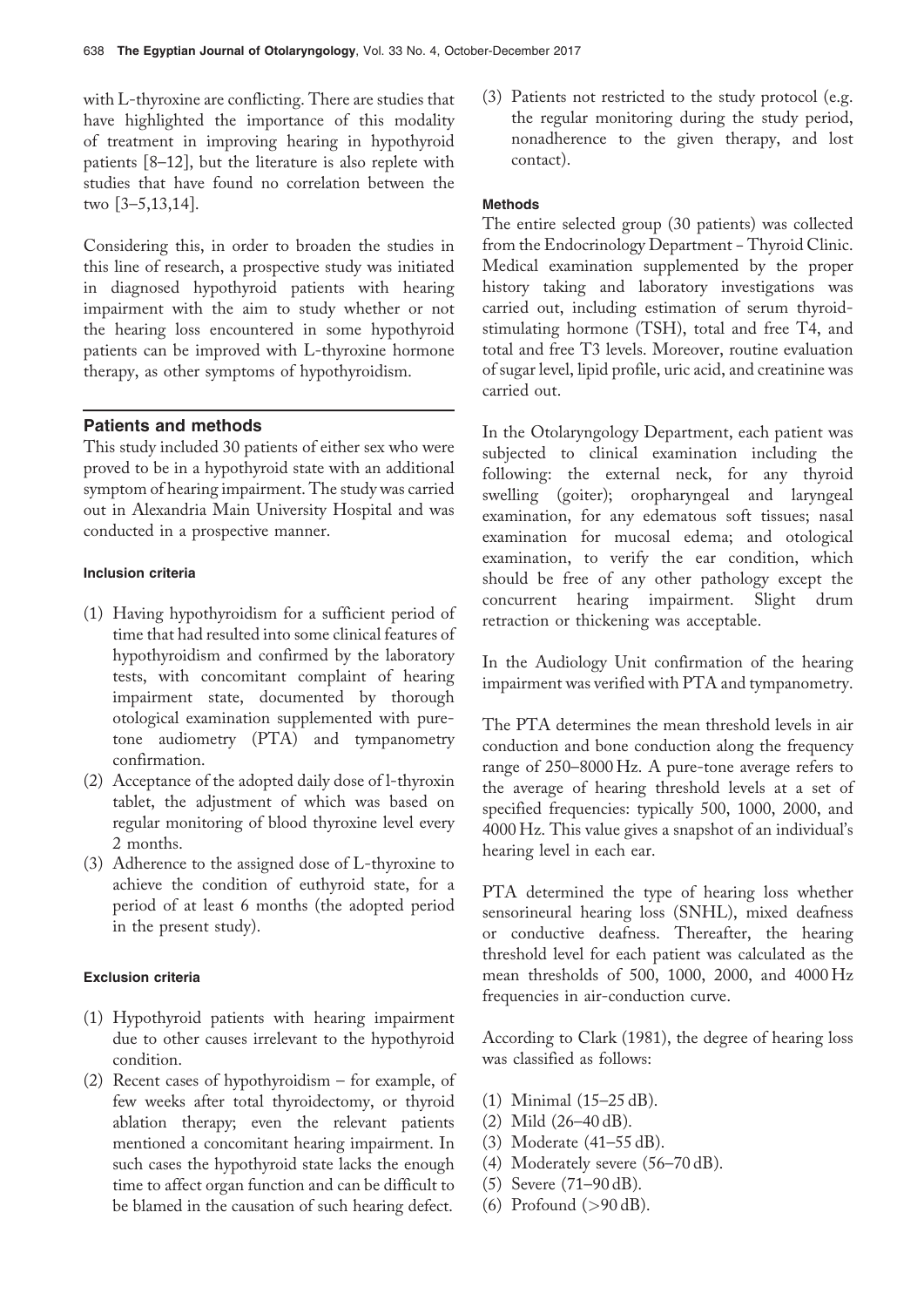Tympanometry was performed using singlecomponent, single-frequency tympanometry with a probe tone of 226 Hz. Each time we recorded the type of middle ear compliance and the stapedius reflex.

Audiological assessment was carried out twice: the first (preliminary) when the assigned patient was enrolled in the study, and the second (final) when the patient reached the end of 6 months during which he/she maintained in euthyroid state, as monitored every 2 months to ensure stability. The period which has been exhausted in adjusting the given l-thyroid dose to achieve a steady and continuous euthyroid state was not included. Only those patients who maintained a euthyroid state for 6 months were considered eligible for the second (final) assessment.

Both PTA and tympanometry studies were performed each time in the same sound-proof booth by the same examiner and using the same tools to minimize the possible interpersonal evaluation errors. While recording the PTA or the tympanometry, the patient might require retesting more than once for confirmation and achieving the proper assessment (test–retest reliability).

## **Results**

Of 30 patients in our study, 24 (80%) were female and six (20%) were male. The age group of patients ranged from 26 to 58 years, with a mean age of 42 years (Table 1).

|  |  |  | Table 1 Sex and age distribution in the studied group ( $n=30$ ) |  |  |  |  |
|--|--|--|------------------------------------------------------------------|--|--|--|--|
|--|--|--|------------------------------------------------------------------|--|--|--|--|

|                 | $N$ (%)          |
|-----------------|------------------|
| Sex             |                  |
| Male            | 6(20)            |
| Female          | 24 (80)          |
| Age (years)     |                  |
| $20 - 30$       | 6(20)            |
| $30 - 40$       | 10 (33.3)        |
| $40 - 50$       | 10 (33.3)        |
| $50 - 60$       | 4(13.4)          |
| Minimum-maximum | $26.0 - 58.0$    |
| $Mean \pm SD$   | $41.93 \pm 9.13$ |
| Median          | 41.8             |

The acquired hypothyroid state reported among our patients was of the manifest type and can be attributed to variable causes −namely, Hashimoto's disease in 16 (53.3%) female patients, post-thyroiditis in four (13.3%) female patients, postpartum in one (3.3%) female, total or partial thyroidectomy in six (20%) patients (three female and three male), and idiopathic in further three (10%) male patients.

The reported serum levels of TSH and free T4 for the total of 30 patients who constituted the sample of the present study and diagnosed accordingly as having the primary (manifested) type of acquired hypothyroidism varied from 10.2 to 35.9 mU/l for TSH, with a mean of 22.1 mU/l, and from 0.25 to 0.80 ng/dl for free T4, with a mean of 0.43 ng/dl (Table 2).

In the present study we encountered 28 ears of 60 (46.6%) affected by SNHL: 22 (36.6 %) ears by mixed deafness, four (6.6 %) ears by CD, and six (10 %) ears possessing normal hearing thresholds. All selected patients were complaining of hearing impairment in both ears, but on audiological assessment 24 (80%) patients were actually suffering from bilateral hearing impairment, whereas six (20%) patients were suffering from unilateral hearing impairment (Table 3).

As regards the reported degree of hearing impairement, among the 54 affected ears, there were nine (16.6%) ears with minimal hearing loss (15–25 dB), 26 (48%) ears with mild hearing loss, and 19 (35.4%) ears with moderate hearng loss. Among those ears with SNHL  $(n=28)$ , six were of minmal degree, 13 were of mild degree, and nine were of moderate degree. In ears with  $MD (n=22)$ , two were of minimal hearing loss, 12 were of mild hearing loss, and eight were of moderate hearing loss. Among ears with CD  $(n=4)$ , one was of minimal hearing loss, one with mild hearing loss, and two with moderate hearing loss. In the present work we did not encounter severe forms of hearing impairment among our hypothroid patients (Table 4).

When correlating the severity of hearing loss among patients and the relevant levels of TSH and free T4, a statisically significant value was detected − the higher the hypothyroid state, the greater the severity of hearing impairment (Tables 5 and 6).

Table 2 The reported serum levels of thyroid-stimulating hormone and free T4 among the selected patients  $(n=30)$  at the start of the study

|                                   | Min.-max.      | Mean±SD         | Median |
|-----------------------------------|----------------|-----------------|--------|
| TSH (normal=0.4-4 mU/l)           | $10.20 - 35.9$ | $22.01 \pm 6.4$ | 23.10  |
| Free T4 (normal= $0.9-1.9$ ng/dl) | $0.25 - 0.80$  | $0.43 \pm 0.11$ | 0.43   |

Max., maximum; min., minimum; TSH, thyroid-stimulating hormone.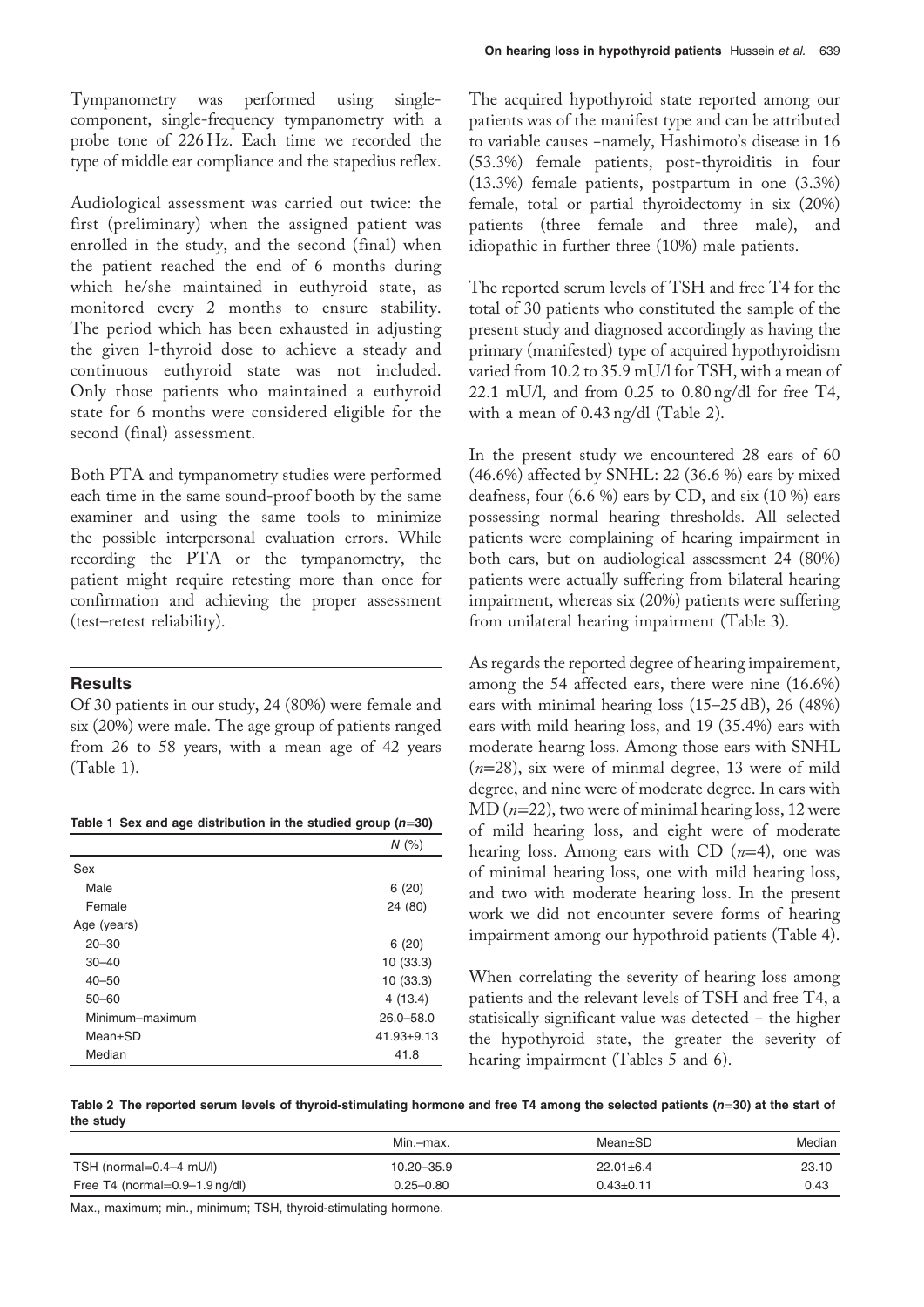### Final (second) assessment results

In the second assessment, we found 13/60 ears reporting within-normal thresholds; fivewere already normal since the first assessment, and eight ears achieved normal level by the end of the study. Moreover, there were 9/60 ears with less hearing acuity as compared with their hearing

#### Table 3 Type of hearing in studied ears

| Type of hearing as reported in<br>first assessments | Number of ears in first<br>assessment ( $n=60$ ears) |
|-----------------------------------------------------|------------------------------------------------------|
| Normal                                              | 6                                                    |
| SNHL                                                | 28                                                   |
| MD                                                  | 22                                                   |
| GP.                                                 | 4                                                    |

SNHL, sensorineural hearing loss.

acuity at the start of the study. The threshold level remained stationary, or moved within 5 dB up or down, in 20/54 ears throughout the treatment period; thus, no change was reported. Thus, a total of 29/54 (53.7%) ears did not change or become worse by the end of the study period, despite the given treatment. However, 17/54 ears gained 5–10 dB, whereas 9/54 ears gained 10–16 dB. This gain allowed 8/54 (15%) of previously impaired ears to restore hearing levels to normal hearing levels by the end of the study −that is, it is expected that the concomitant hearing loss could be reversed in 15% of ears with proper treatment (Table 7).

Those ears that attained better hearing might change from higher category of hearing loss into lesser

|  |  |  |  | Table 4 Correlation between the type of hearing loss and its degree among the affected ears ( $n=54$ ) |  |
|--|--|--|--|--------------------------------------------------------------------------------------------------------|--|
|  |  |  |  |                                                                                                        |  |

| Degree of hearing loss | Ears with SNHL $(n=28)$ | Ears with MD $(n=22)$ | Ears with CD $(n=4)$ | N(%       |
|------------------------|-------------------------|-----------------------|----------------------|-----------|
| Minimal HL (15-25 dB)  |                         |                       |                      | 9(16.6)   |
| Mild HL (26–40 dB)     |                         |                       |                      | 26(48)    |
| Moderate HL (41–55 dB) |                         |                       |                      | 19 (35.4) |

HL, hearing loss; SNHL, sensorineural hearing loss.

#### Table 5 Correlation between the severity of hearing loss and the levels of the relevant thyroid-stimulating hormone among 54 ears with hearing impairment

| Detected levels of TSH and its average<br>(normal= $0.4-4$ mU/l) | Severity of hearing loss     | r <sub>s</sub>               | P                             |       |            |
|------------------------------------------------------------------|------------------------------|------------------------------|-------------------------------|-------|------------|
|                                                                  | Minimal HL<br>$(15 - 25$ dB) | Mild HL<br>$(26 - 40 \, dB)$ | Moderate HL<br>$(41 - 55$ dB) |       |            |
| Min.-max.                                                        | $10.2 - 15.5$                | $13.5 - 25.4$                | $23.2 - 35.3$                 | 0.675 | $< 0.001*$ |
| Mean±SD                                                          | $12.9 + 2.2$                 | $21.9 \pm 3.44$              | $27.3 \pm 4.62$               |       |            |
| Median                                                           | 12.5                         | 23.0                         | 25.10                         |       |            |

HL, hearing loss; max., maximum; min., minimum; rs, Spearman's coefficient; TSH, thyroid-stimulating hormone. \*Statistically significant at P≤0.05.

#### Table 6 Correlation between the severity of hearing loss and the levels of the relevant T4 among 54 ears with hearing impairment

| Detected levels of T4 and its average<br>$(normal=0.9-1.9 \text{ ng/dl})$ |                              | Severity of hearing loss  |                               |       |          |  |
|---------------------------------------------------------------------------|------------------------------|---------------------------|-------------------------------|-------|----------|--|
|                                                                           | Minimal HL<br>$(15 - 25$ dB) | Mild HL<br>$(26 - 40$ dB) | Moderate HL<br>$(41 - 55 dB)$ |       |          |  |
| Min.-max.                                                                 | $0.37 - 0.80$                | $0.32 - 0.60$             | $0.24 - 0.40$                 | 0.517 | $0.003*$ |  |
| Mean±SD                                                                   | $0.53 + 0.2$                 | $0.42 \pm 0.1$            | $0.36 + 0.1$                  |       |          |  |
| Median                                                                    | 0.50                         | 0.40                      | 0.35                          |       |          |  |

HL, hearing loss; max., maximum; min., minimum; r<sub>s</sub>, Spearman's coefficient. \*Statistically significant at P≤0.05.

#### Table 7 Pure-tone audiometry findings of 60 ears at the final assessment after achieving an euthyroid state for 6 months

| Type of hearing as reported in first<br>and second assessments | Number of ears in first<br>assessment $(n=60$ ears) | Number of ears in second assessment $(n=60$ ears) |                                      |                                      |                                         |
|----------------------------------------------------------------|-----------------------------------------------------|---------------------------------------------------|--------------------------------------|--------------------------------------|-----------------------------------------|
|                                                                |                                                     | Hearing<br>deterioration $(n=9)$<br>ears)         | No change<br>$(n=25 \text{ ears})^a$ | 5-10dB gain<br>$(n=17 \text{ ears})$ | $10-16$ dB gain<br>$(n=9 \text{ ears})$ |
| Normal                                                         | 6                                                   |                                                   | 5                                    |                                      |                                         |
| <b>SNHL</b>                                                    | 28                                                  |                                                   | 11                                   | 9                                    | 5                                       |
| <b>MD</b>                                                      | 22                                                  |                                                   | 9                                    |                                      |                                         |
| <b>CD</b>                                                      |                                                     |                                                   |                                      |                                      |                                         |

SNHL, sensorineural hearing loss. <sup>a</sup>This number included five ears having within normal threshold since first assessment.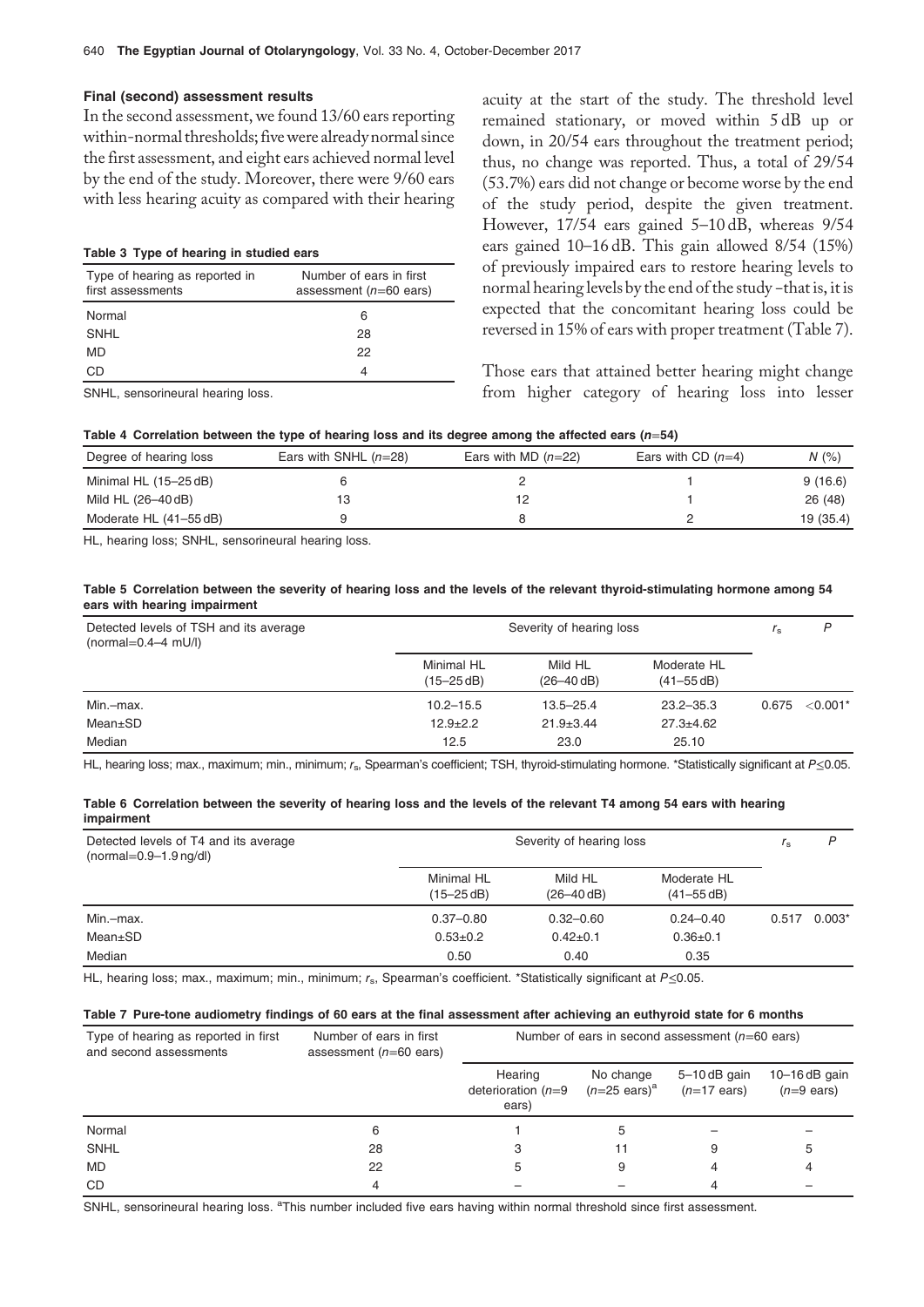category, or stayed within the same category if the gaining was only few dBs. Thus, the final assessment of the affected ears  $(n=54)$  reported hearing levels within normal in eight ears, of minimal losses in 17 ears, of mild losses in 20 ears, and of moderate losses in nine ears. In general, an improvement in the hearing status was recorded in 26/54 (48%) ears after 6 months of therapy with proper L-thyroxine dosage. This was statistically significant  $(P \le 0.05)$ (Table 8).

As regards the aim of the study, we can postulate that maintaining a euthyroid status for at least 6 months could bring an improvement in the hearing disability in about 48% of the affected ears. However, the gained hearing ability is not so marked and ranges only from 5 to 16 dB. Moreover, reversibility of the acquired hearing impairment, with restoring nearly a normal hearing level, in such cases, could be expected in 15% (8/54) of affected ears.

Tympanometry findings in hypothyroid patients usually demonstrate type A curve. If the hearing loss is ofMD or CD type the tympanometric finding may change into type C or B. Tympanometric findings of the present study demonstrated that the majority of the impaired ears had type A curve (72.3%) and 22.7% had type C curve, whereas none had type B curve. Thus, the CD element that was encountered among some of our tested ears was proposed to originate from Eustachian tube dysfunction.

Improvement in PTA results usually is accompanied by similar improvement in middle ear compliance. This was observed when 7/15 (46.6%) ears with previous type C curve changed into type A curve with the given substitutional therapy (Fig. 1).

Table 8 The progress of the average hearing threshold level after achieving an euthyroid state for 6 months' period

| Severity of hearing | Type of hearing loss $[N (%)]$ |                |             |  |  |  |  |
|---------------------|--------------------------------|----------------|-------------|--|--|--|--|
|                     | SNHL $(n=28)$                  | Mixed $(n=22)$ | CHL $(n=4)$ |  |  |  |  |
| Before treatment    |                                |                |             |  |  |  |  |
| Normal              | 0(0.0)                         | 0(0.0)         | 0(0.0)      |  |  |  |  |
| Minimal             | 6(21.4)                        | 2(9.1)         | 1(25.0)     |  |  |  |  |
| Mild                | 13 (46.4)                      | 12 (54.5)      | 1(25.0)     |  |  |  |  |
| Moderate            | 9(32.1)                        | 8(36.4)        | 2(50.0)     |  |  |  |  |
| After treatment     |                                |                |             |  |  |  |  |
| Normal              | 4 (14.3)                       | 2(9.1)         | 2(50.0)     |  |  |  |  |
| Minimal             | 8(28.6)                        | 8(36.4)        | 1(25.0)     |  |  |  |  |
| Mild                | 11 (39.3)                      | 8(36.4)        | 1(25.0)     |  |  |  |  |
| Moderate            | 5(17.9)                        | 4(18.2)        | 0(0.0)      |  |  |  |  |
| P                   | $0.001*$                       | $0.003*$       | $0.048*$    |  |  |  |  |

CHL, conductive hearing loss;SNHL, sensorineural hearing loss. \*Statistically significant at P≤0.05.

# **Discussion**

Insufficient synthesis of thyroid hormones for various reasons causes hypothyroidism. The most common cause of acquired hypothyroidism is Hashimoto's thyroiditis. The disease usually affects women much more frequently compared with men, and the individuals are for the most part of middle age. In the present study, female patients constituted 80% of the sample, and Hashimoto's disease was the cause of hypothyroid state in 53.3%, and thyroidectomy was accused for 20%, and the reported mean age was 42 years. Our findings are in

# Figure 1



Pie chart illustrating the percentage of type A and type C tympanograms encountered in the first and second assessments among the tested ears  $(n=60)$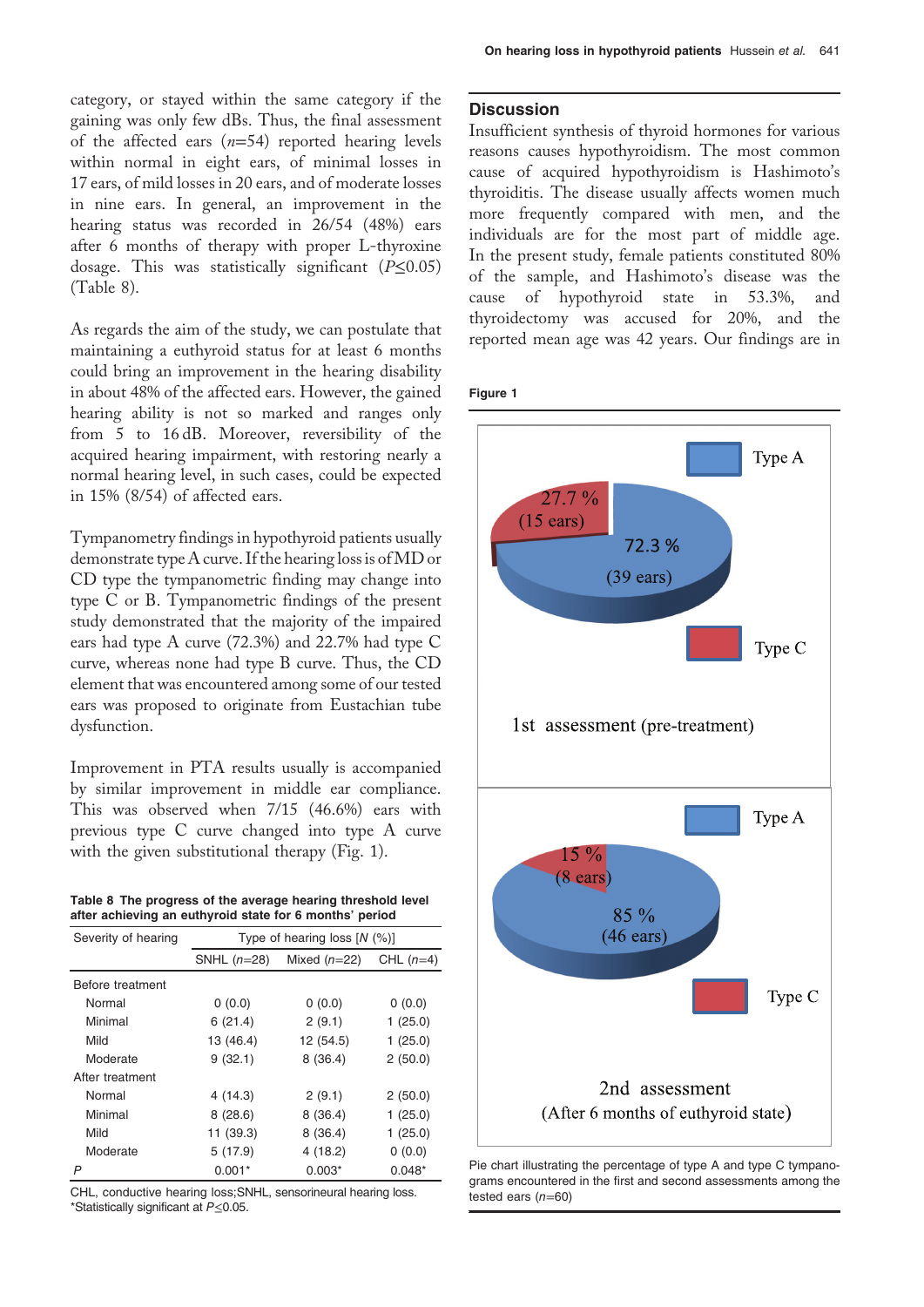great agreement with those of Arduç et al. [15], who found that 74% of patients had hypothyroidism secondary to Hashimoto's thyroiditis and 26% had hypothyroidism due to previous partial thyroidectomy, and with those of Malik et al. [16], who found that age varied between 21 and 40 years in their study group comprising 45 hypothyroid patients, with female patients constituting 77.77%.

The most common symptom of hypothyroidism with regard to ear, nose, and throat is hearing insufficiency accompanied with cochlea-vestibular symptoms such as tinnitus and dizziness. Hence, the evaluation of hearing in hypothyroidism assumes clinical importance and has been studied by some earlier studies [16,17].

The exact incidence of hearing loss in acquired hypothyroidism is not universally agreed upon. Some studies encountered an incidence of 25–80% among affected patients and declared that the replacement therapy, which often requires lifelong treatment, sometimes can solve a person's hearing loss [18]. Some other studies reported an incidence of 25% among patients with acquired hypothyroidism and 35–50% among those with congenital hypothyroidism [19,20]. Other studies on hypothyroid patients reported as follows: Malik et al. [16] reported an incidence of 71.11% among their 45 patients and the degree of hearing loss increased with the duration of the disease; Thornton and Jarvis [19]reported an incidence of 36% (demonstrated an average threshold >25 dB) among their 21 hypothyroid patients; Anand et al. [21] reported bilateral subjective hearing loss that affected 45% of their 25 patients, and 20% of them had nearly symmetrical hearing loss in both ears. They added that, in 55.55% of patient, the hearing loss was of insidious onset, whereas in 33.33% it was of a progressive course, and tinnitus was also complained by 15.55% of patients and dizziness by 6.66% of patients.

However, despite these findings other researchers have failed to document definite evidence to support the association between hypothyroidism and deafness, and also the site of auditory lesion remains speculative [16].

In the present study we did not determine the incidence of hearing loss among hypothyroid patients as the inclusion criteria imposes that every selected patient should have a concomitant hearing impairment beforehand. The main concern of the current work was to explore whether there is any role of the given replacement therapy in improving such hearing deficit. Accordingly, we have no comment about the exact incidence of hearing impairment among hypothyroid patients in our center. This actually requires another wider study assigned to test hearing among all hypothyroid patients presented to the thyroid clinic.

The encountered hearing impairment presented bilaterally in 80% of patients and was nearly symmetrical in both ears in about 50% of them. However, the majority of cases with asymmetrical types of hearing impairment demonstrated average hearing losses in the two ears of approximate levels. We did not encounter patients who reported progressive deafness, but 23% of them reported variable forms of tinnitus and 13% suffered from dizziness attacks as well.

The obtained results in the current study are in accordance with those encountered before [15,16]. They emphasized that hearing impairment, in about 50% of ears of hypothyroid patients, is usually of insidious gradual onset, progresses slowly, and affects both ears in nearly an equal manner. However, in the other 50% of ears the hearing impairment may be distributed asymmetrically between the two ears and exhibited variation in the type and the severity of deafness.

Once it was accepted that there is a relationship between hypothyroidism and hearing loss, the location of the affected part in ear has been subject to many new studies, which showed that one or multiple parts such as endocochlear, retrocochlear, or central hearing ways might be affected. Moreover, the occurrence of edema of the Eustachian tube and middle ear mucosa and the possible ossicular chain dysfunction can predispose for CD in hypothyroid patients [16,17,19]. Dokianakis et al. [22] detected moderate SNHL in 8/23 and MD in 4/23 of their studied hypothyroid patients. Malik et al. [3] detected that 25% of patients had SNHL, 28.10% had MD, and 46.90% had CD. They advocated that subjective hearing loss in hypothyroid patients may be either due to actual conductive or SNHL.

Our obtained results in this concern is greatly in agreement with those recorded before. In the present study, SNHL constituted the main type of hearing impairment among the tested ears (51.8 %), followed by MD that was detected in 40.7%, whereas CD affected only 7.5% of ears. As reported in the current study, most of the patients (87%) were snorers and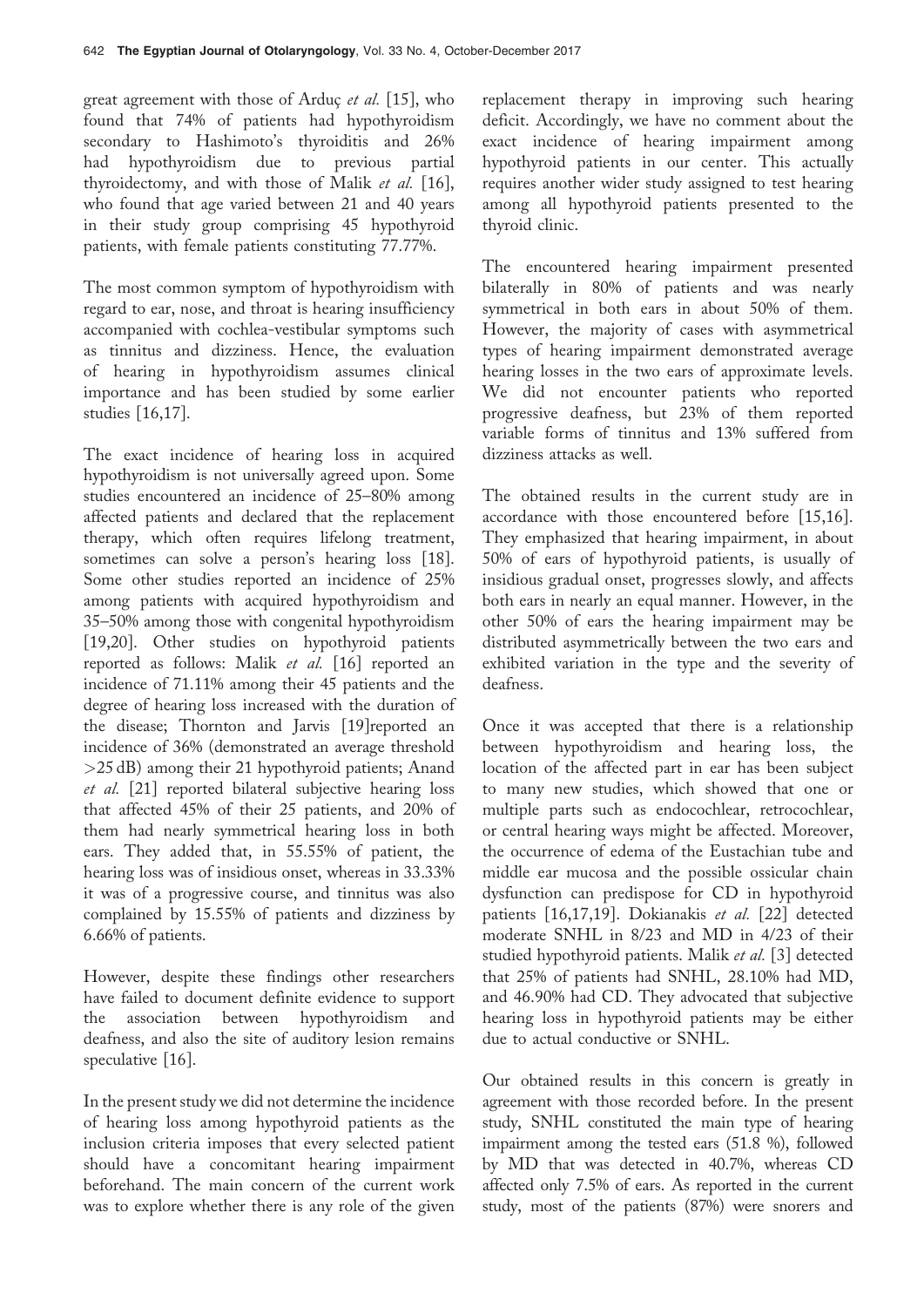complained of nasal stuffiness, and in 66% of them edema and puffiness of the nasal and pharyngeal mucosa was found. These findings might reflect a similar condition also present and affecting the Eustachian tube and middle ear mucosae. Moreover, in 18/54 of ears the drum membrane was found slightly retracted and thickened. In 15/54 ears the middle ear compliance was diminished, as detected with type C tympanogram. These reported findings were presumably accused for the conductive element of hearing impairment that was combined with SNHL in 22/54 ears that presented with MD or a pure CD in further 4/54 ears. Previous studies declared that conductive hearing loss in hypothyroidism is secondary to Eustachian tube and middle ear mucosal edema and accumulations of glycosaminoglycans [19].

Most trials in this concern have described mild–moderate deafness to occur in patients with acquired hypothyroidism. Such deafness often occurred insidiously and nearly symmetrically in both ears. In a previous study by Anand et al. [21] an incidence of 20% symmetrical or nearly symmetrical bilateral hearing impairment was reported among hypothyroid patients. In a study by Santos et al. [19], which was conducted on 30 hypothyroid patients, bilateral moderate SNHL was reported in 11 (36.6%) patients. Moreover, in the study by Karakuş et al. [23], mild hearing impairment was present in the majority of ears (73.3%) and moderate impairment in only 26.6% of ears, whereas severe or profound hearing impairment was not found in any case.

In the current work most of the hypothyroid patients with hearing impairment demonstrated mild–moderate hearing loss (83.4% of ears − mild in 48% ears and moderate in 35.4% ears), whereas minimal losses were observed in 16.6% ears. None of the selected patients suffered severe deafness and even the occurred hearing deficits were not of much annoyance to them. Thus, our results in this concern are in great accordance with those previously obtained. The degree of hearing loss was reported by some studies to increase with the duration of the disease. Moreover, there was a significant correlation between the hypothyroid state and the concomitant hearing impairment; the more the hypothyroidism, the greater the hearing impairment. This was reported before [15,16,19] as also, to some extent, in our study. Despite this, debate still remains as regards the underlying pathophysiology and even hypothyroid-associated deafness as a specific entity [16,23].

There are diverse views on improvement in hearing in hypothyroid patients with thyroxine treatment. Studies by Van't Hoff and Sturat [9], Rubinstein et al.[10], and Anand et al. [22] have reported variable improvements in hearing following thyroxine therapy. Hearing loss in hypothyroidism was found remediable and even reversible after proper replacement therapy. In a study by Di Lorenzo et al. [24]a significant improvement in the hearing condition was reported in hypothyroid patients, after 6–12 months of Lthyroxine replacement therapy. Similarly, Karakuş et al. [23] found that the hearing loss of the patients improved significantly after 4 months of substitutional therapy. They reported that SNHL improved completely in 43.3% of ears, which returned to normal and the cochlear changes had returned to normal following substitution therapy. Malik et al. [16] reported post-treatment improvement in hearing in 12.5% ears with SNHL, 11.11% ears with MD, and in 30% of ears with CD. Even the encountered tinnitus and dizziness improved in 57.14% and 44.4 patients, respectively. However, studies by Post [13], DeVos [14], Parving et al. [3] and yet another study by Parving et al. [4] have not reported any significant improvement in hearing after treatment with thyroxine. Thus, there are still a number of authors expecting variable improvement in the hearing defect (at times in a dramatic manner) on correction of the hypothyroid state, and yet others refute that any objective hearing improvement in this context actually occurs [16].

In the present study the assigned patients should adhere to a period of at least 6 months of continuous replacement therapy to achieve a condition of euthyroid state. Adopting this period in the present study was according to that advocated by some previous studies as being the average time required for the body systems in hypothyroid patients to restore normal function. Assessment of the assigned patients by the end of this period (final assessment) revealed that about 48% of ears achieved variable degrees of improvement. Reversibility of the hearing impairment and restoration of normal hearing was reported in 15% of the affected ears. Improved hearing levels are usually associated with correction of middle ear compliance. However, no improvement, or even minimal deterioration, was recorded in 52% of ears despite the given treatment.

Because the location, degree of reversibility, and underlying mechanism of the hearing deficits, when associated with hypothyroidism, have yet not fully defined. Moreover, because there is a possibility of